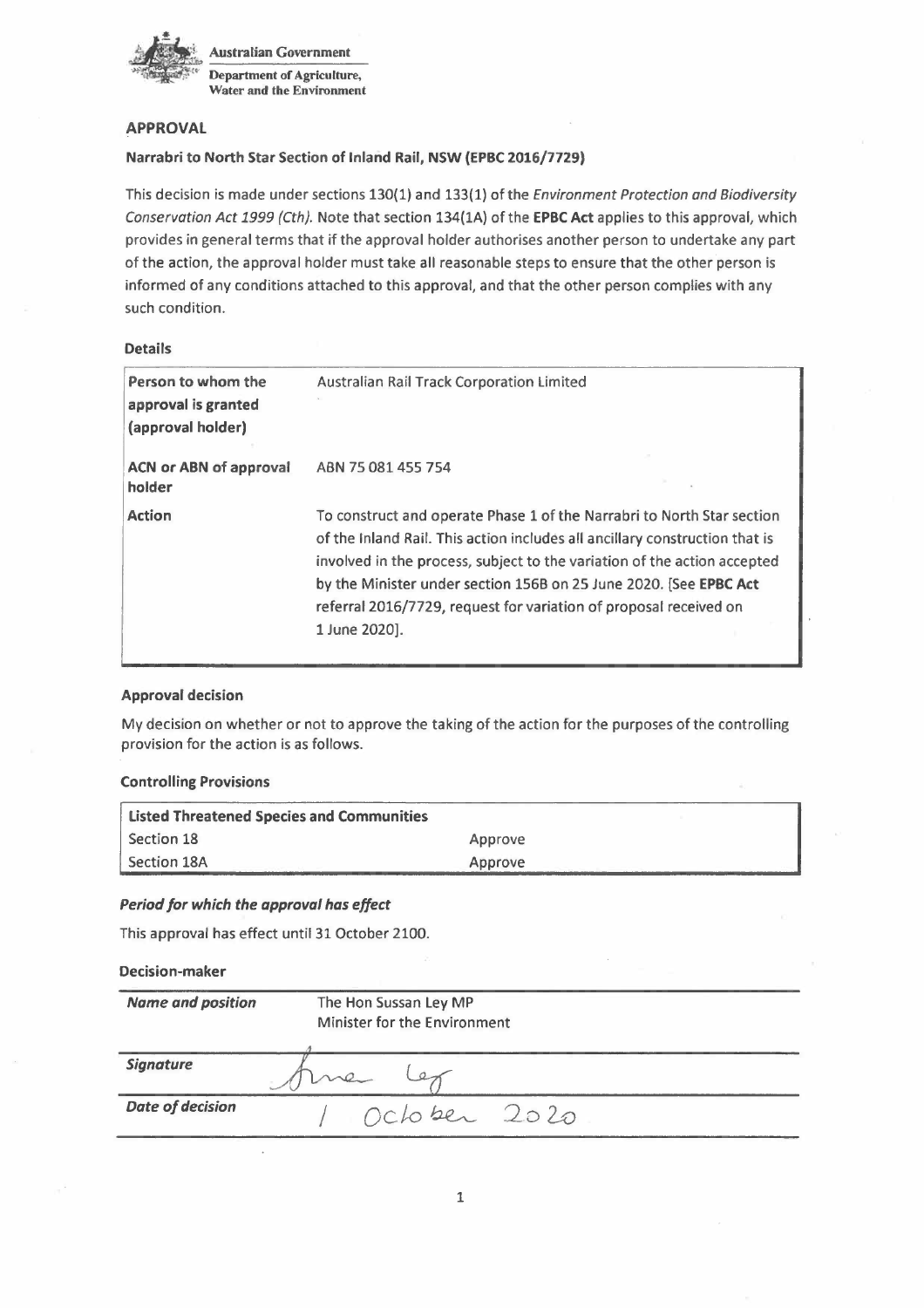### Conditions of approval

This approval is subject to the conditions under the EPBC Act as set out in ANNEXURE A.

### **ANNEXURE A- CONDITIONS OF APPROVAL**

### **Part** A- Conditions **specific to the action**

- 1. The approval holder must:
	- **a.** Implement conditions C4 and C9 of Part C, Schedule 2 of the **State Infrastructure approval,** where they relate to monitoring, managing, avoiding, mitigating, offsetting, recording, or reporting on, impacts to **protected matters,** with the exception of C9(a).
	- **b.** Ensure that the Weed Management Plan included in the Biodiversity Management Subplan required under condition C9 of Part C, Schedule 2 of the **State Infrastructure approval,** includes appropriate weed control measures to prevent the introduction and/or spread of weeds from construction areas to any retained area of Belson's Panic (Homopholis belsonii), Natural Grassland on Basalt and Fine-textured Alluvial Plains of Northern New South Wales and Southern Queensland, Brigalow (Acacia harpophylla dominant and codominant) and Weeping Myall Woodlands ecological communities.
	- **c.** Implement biodiversity conditions E17 E21 and E23 E26 of Part E, Schedule 2 of the **State Infrastructure approval,** where they relate to monitoring, managing, minimising, reducing, avoiding, mitigating, offsetting, recording, or reporting on, impacts to **protected matters.**
	- **d.** For any aspect of the **action,** for **the period for which the approval has effect,** the approval holder must not exceed the maximum impacts to **protected matters** specified under the **State Infrastructure approval.**
	- **e.** Notify the **Department** in writing of any proposed change to the conditions of the **State Infrastructure approval** for which Conditions la, lb, le and 1d apply, within 10 **business days** of formally proposing a change or becoming aware of the NSW Government proposing a change.
	- f. Notify the **Department** in writing of any change to the **State Infrastructure approval** for **State Infrastructure approval** being finalised. which Conditions la, lb, le and 1d apply, within 10 **business days** of a change to the

### **Part B - Standard administrative conditions**

#### **Notification of date of commencement of the action**

- 2. The approval holder must notify the **Department** in writing of the date of **commencement of the action** within 10 business **days** after the date of **commencement of the action.**
- 3. If the **commencement of the action** does not occur within 5 years from the date of this approval, then the approval holder must not **commence the action** without the prior written agreement of the **Minister**.

#### **Compliance records**

- 4. The approval holder must maintain accurate and complete **compliance records.**
- 5. If the **Department** makes a request in writing, the approval holder must provide electronic copies of **compliance records** to the **Department** within the timeframe specified in the request.

**Note: Compliance records** may be subject to audit by the **Department** or an independent auditor in accordance with section 458 of the **EPBC Act,** and or used to verify compliance with the conditions. Summaries of the result of an audit may be published on the **Department's** website or through the general media.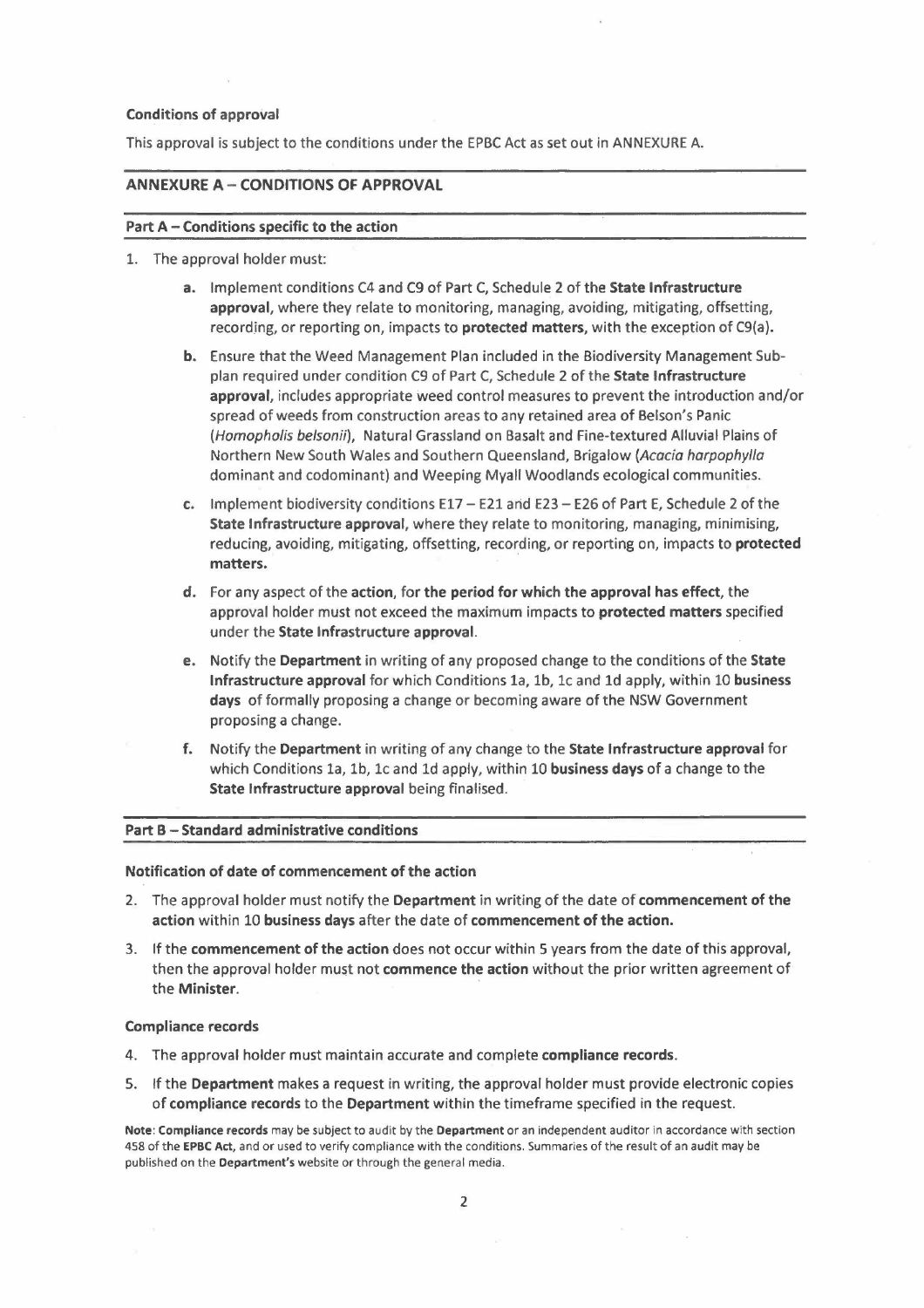### **Annual compliance reporting**

- 6. The approval holder must prepare a **compliance report** for each 12 month period following the date of **commencement of the action,** or otherwise in accordance with an annual date that has been agreed to in writing by the **Minister.** The approval holder must:
	- a. publish each **compliance report** on the **website** within 60 **business days** following the relevant 12 month period;
	- b. notify the **Department** by email that a **compliance report** has been published on the **website**  and provide the weblink for the **compliance report** within five **business days** of the date of publication;
	- c. keep all **compliance reports** publicly available on the **website** until this approval expires;
	- d. exclude or redact sensitive ecological data from compliance reports published on the **website;** and
	- e. where any **sensitive ecological data** has been excluded from the version published, submit the full **compliance report** to the **Department** within 5 **business days** of publication.

**Note: Compliance reports** may be published on the **Department's** website.

#### **Reporting non-compliance**

- 7. The approval holder must notify the **Department** in writing of any: **incident;** non-compliance with the conditions of this approval; or non-compliance with the commitments made in any element of the Construction Environmental Management Plan (required under Part C, Schedule 2 of the **State Infrastructure approval)** referred to in condition 1. The notification must be given as soon as practicable, and no later than two **business days** after becoming aware of the **incident** or noncompliance. The notification must specify:
	- a. any condition which is or may be in breach;
	- b. a short description of the **incident** and/or non-compliance; and
	- c. the location (including co-ordinates), date, and time of the **incident** and/or non-compliance. In the event the exact information cannot be provided, provide the best information available.
- 8. The approval holder must provide to the **Department** the details of any **incident** or noncompliance with the conditions of this approval or commitments made in any element of the Construction Environmental Management Plan (required under Part C, Schedule 2 of the **State Infrastructure approval)** referred to in condition 1 as soon as practicable and no later than <sup>10</sup>**business days** after becoming aware of the **incident** or non-compliance, specifying:
	- a. any corrective action or investigation which the approval holder has already taken or intends to take in the immediate future;
	- b. the potential impacts of the **incident** or non-compliance; and
	- c. the method and timing of any remedial action that will be undertaken by the approval holder.

#### Independent audit

- 9. The approval holder must ensure that **independent audits** of compliance with the conditions are conducted as requested in writing by the **Minister.**
- 10. For each **independent audit,** the approval holder must:
	- a. provide the name and qualifications of the independent auditor and the draft audit criteria to the **Department;**
	- b. only commence the **independent audit** once the audit criteria have been approved in writing by the **Department;** and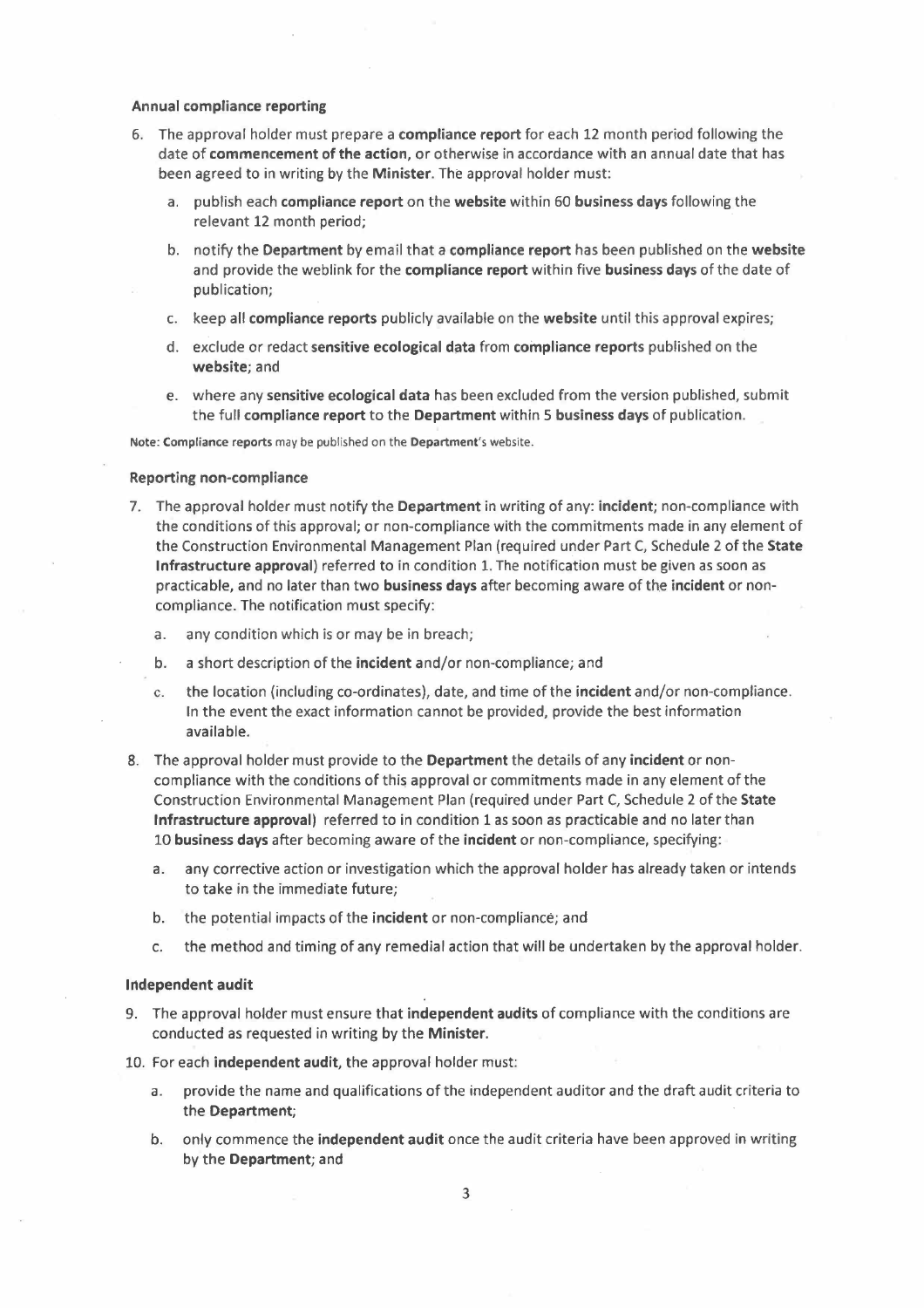- c. submit an audit report to the **Department** within the timeframe specified in the approved audit criteria.
- 11. The approval holder must publish the audit report on the **website** within 10 **business days** of receiving the **Department's** approval of the audit report and keep the audit report published on the **website** until the end date of this approval.

### **Completion of construction**

12. Within 20 business **days** after the **completion of construction,** the approval holder must notify the **Department** in writing and provide **completion data.** 

### **Part C - Definitions**

In these conditions, except where contrary intention is expressed, the following definitions are used:

**Action** means construction and operation of Phase 1 of the Narrabri to North Star section of the Inland Rail. This action includes all ancillary construction that is involved in the process, subject to the variation of the action accepted by the Minister under section 1568 on 25 June 2020.

**Business day** means a day that is not a Saturday, a Sunday or a public holiday in the state or territory of the **action.** 

**Commencement of the action** means the commencement of **Construction.** 

**Completion data** means an environmental report and spatial data clearly detailing how the conditions of this approval have been met. The **Department's** preferred spatial data format is **shapefile.** 

**Completion of construction** has the same meaning as "Completion of Construction" stated in the terms and definitions in Table 1 of the **State Infrastructure approval.** 

**Compliance records** means all documentation or other material in whatever form required to demonstrate compliance with the conditions of approval in the approval holder's possession or that are within the approval holder's power to obtain lawfully.

**Compliance reports** means written reports:

- i. providing accurate and complete details of compliance, **incidents,** and non-compliance with the conditions and the Construction Environmental Management Plan (required under Part C, Schedule 2 of the **State Infrastructure approval);**
- ii. consistent with the **Department's** *Annual Compliance Report* Guidelines (2014);
- iii. include a **shapefile** of any clearance of any **protected matters,** or their habitat, undertaken within the relevant 12 month period; and
- iv. annexing a schedule of all sub-plans of the Construction Environmental Management Plan (required under Part C, Schedule 2 of the **State Infrastructure approval)** prepared and in existence in relation to the conditions during the relevant 12 month period.

**Construction** has the same meaning as "Construction" stated in the terms and definitions, in Table 1 of the **State Infrastructure approval.** 

**Department** means the Australian Government agency responsible for administering the **EPBC Act.** 

**EPBC Act** means the *Environment Protection and Biodiversity Conservation Act* 1999 (Cth).

**Incident** means any event which has the potential to, or does, impact on one or more **protected matter(s).**